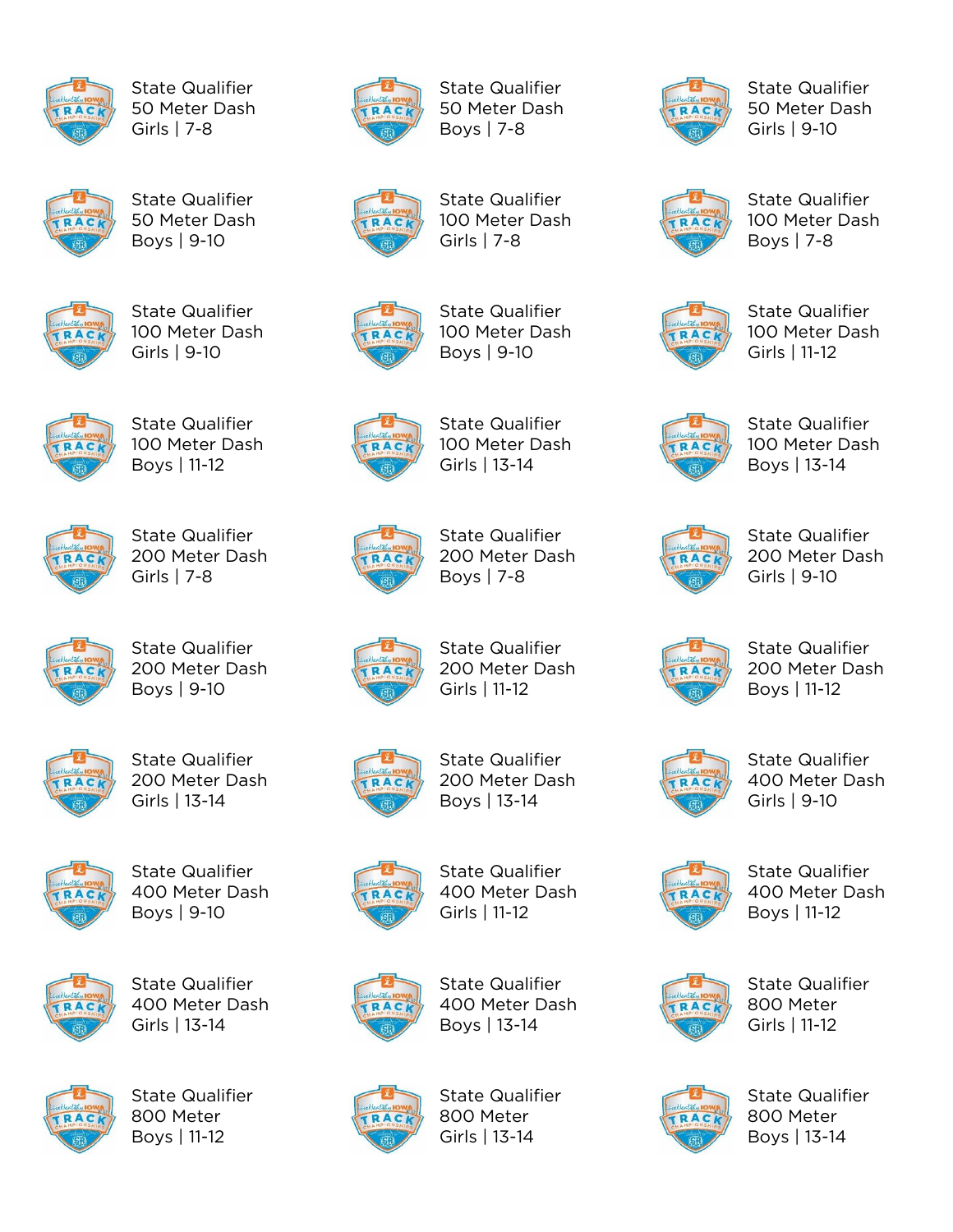

State Qualifier 1600 Meter Girls | 13-14



State Qualifier Softball Throw Boys | 7-8



State Qualifier Softball Throw Girls | 11-12



State Qualifier Softball Throw Boys | 13-14



State Qualifier Standing Long Jump Girls | 9-10



State Qualifier Standing Long Jump Boys | 11-12



State Qualifier 400 Meter Dash Girls | 7-8



State Qualifier 800 Meter Run Boys | 9-10



State Qualifier 4x100 M Relay Girls | 7-8



State Qualifier 4x100 M Relay Boys | 9-10



State Qualifier 1600 Meter Boys | 13-14



State Qualifier Softball Throw Girls | 9-10



State Qualifier Softball Throw Boys | 11-12



State Qualifier Standing Long Jump Girls | 7-8



Standing Long Jump

Girls | 13-14



State Qualifier 400 Meter Dash Boys | 7-8



State Qualifier 1600 Meter Run Girls | 11-12



State Qualifier 4x100 M Relay Boys | 7-8



State Qualifier 4x100 M Relay Girls | 11-12



State Qualifier Softball Throw Girls | 7-8



State Qualifier Softball Throw Boys | 9-10



State Qualifier Softball Throw Girls | 13-14



State Qualifier Standing Long Jump Boys | 7-8



State Qualifier Standing Long Jump Girls | 11-12



State Qualifier Standing Long Jump Boys | 13-14



State Qualifier 800 Meter Run Girls | 9-10



State Qualifier 1600 Meter Run Boys | 11-12



State Qualifier 4x100 M Relay Girls | 9-10



State Qualifier 4x100 M Relay Boys | 11-12



RAC

State Qualifier Standing Long Jump